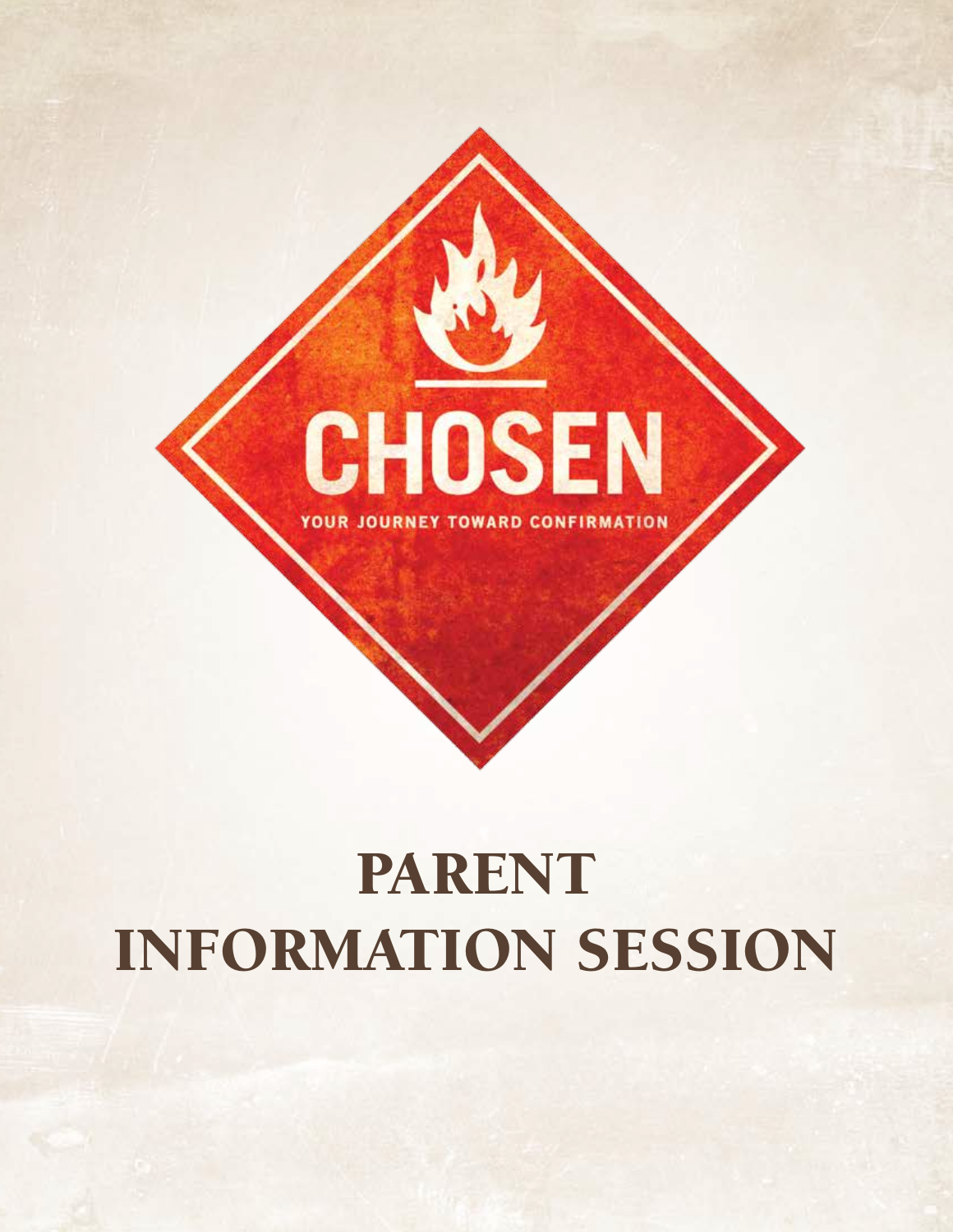# Parent Information Session

# **Contents**

- 1. Introduction
- 2. Preparing for the Parent Information Session
- 3. Parent Information Session Outline
- 4. Following the Parent Information Session
- 5. Sample Letters to Parents

# 1. Introduction

As a youth educator, you are well aware of the importance of parents in the development of a child's faith life. The *Chosen* program was developed with this reality in mind, providing resources to assist you in the important—and sometimes challenging—job of getting parents engaged and motivated.

As you prepare to lead your teens through *Chosen: Your Journey Toward Confirmation*, it is recommended that you conduct a Parent Information Session. The four goals of the Parent Information Session are to:

- 1. **Introduce** parents to the *Chosen* program.
- 2. **Educate** them about the Sacrament of Confirmation.
- 3. **Encourage** them to take seriously their role as primary educators in matters of the faith.
- 4. **Equip** them with the *Chosen* Parent's Guide and other resources that will help guide them through the journey.

The purpose of this guide is to assist you in preparing and conducting a Parent Information Session. Here you will find:

- A checklist of things to consider prior, during, and after the Parent Information Session.
- A sample framework for a one-hour Parent Information Session.
- Sample letters for parents.

Ideally, the same instructor(s) who will be teaching the *Chosen* program would also facilitate (or at least be introduced at) the Parent Information Session. This will provide optimum continuity between the parents and their children.

# 2. Preparing for the Parent Information Session

- 1. Plan and schedule your Parent Information Session prior to teaching the program. Allow approximately sixty minutes for the session.
- 2. Use the sample "Parents Invitation Letter" found at the end of this document to announce your meeting.
- 3. Ask parents to watch Chris Stefanick's "Parent Invitation Video" prior to the attending the session (which can be viewed at ConfirmationStudy.com/parents). In this powerful, five-minute video,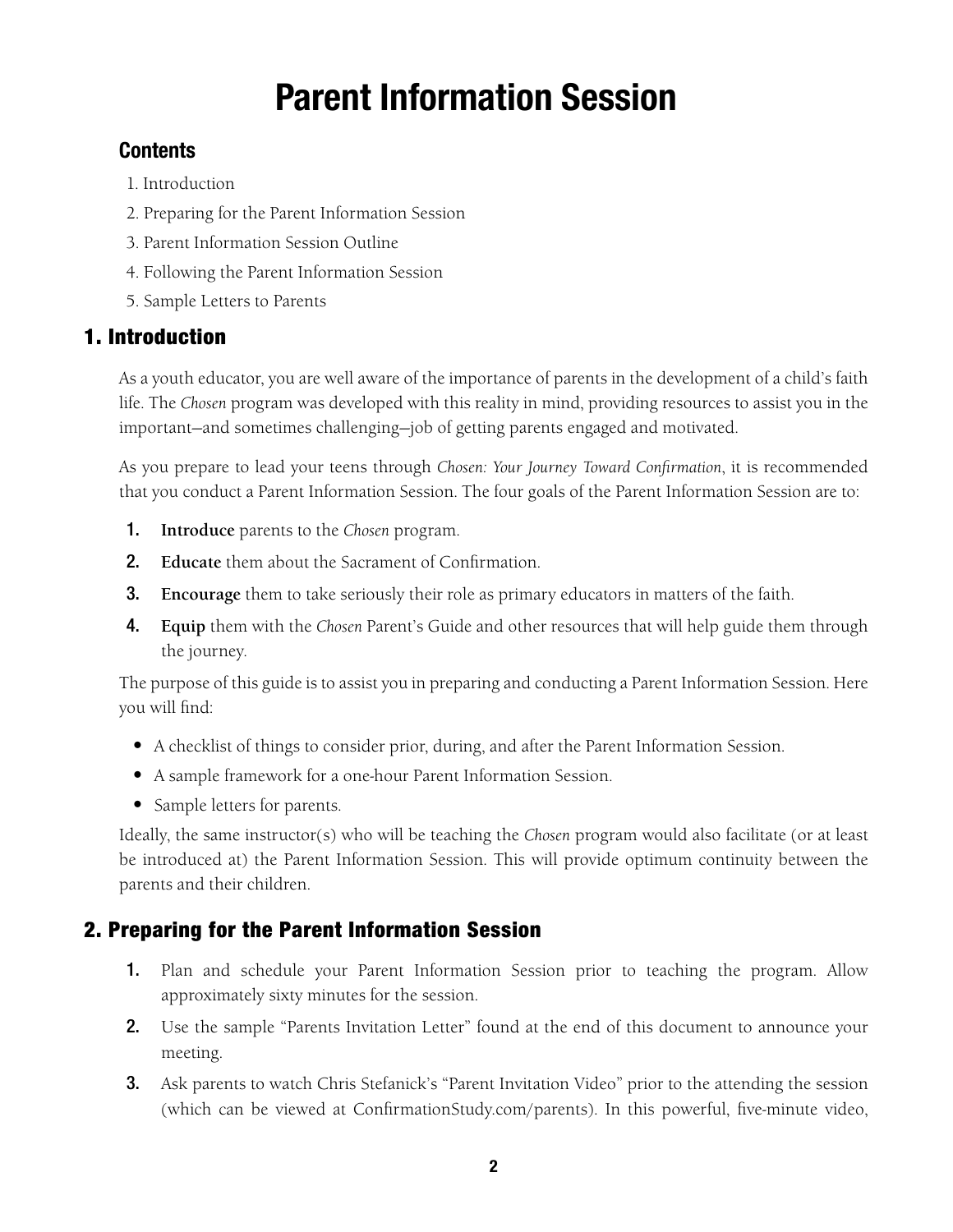Chris speaks directly to the hearts of parents in a down-to-earth way, connecting with them and encouraging them to take an active role in their child's Confirmation preparation. He ends with an invitation to attend the Parent Information Session. You can post the link on your parish website as well as include it in your Sunday bulletin, letter to parents, and email communications.

- 4. Prepare to show the twenty-minute "Chosen Parent's Session" overview video during the Parent Session, which can be found at ConfirmationStudy.com/teachers. This emotionally engaging and inspiring video, featuring Chris Stefanick and Fr. Mike Schmitz, is designed to win over the hearts of parents and make them open to the idea that they have a key role to play in the development of their child's faith. You will need a suitable laptop (or tablet), projector, and screen (or large monitor).
- 5. Prepare to distribute the *Chosen* Parent's Guide. We recommend that you become familiar with the content of the Parent's and Sponsor's Guides prior to the Information Session. *Note: We recommend that you order one* Chosen *Student Pack per student. This pack contains the program's three written components (i.e., Student Workbook, Parent's Guide, and Sponsor's Guide) designed to ensure the candidate, sponsor, and parents are all involved in the* Chosen *experience. Depending on the logistics of your class and schedule, you can decide how to best distribute the materials.*
- 6. Familiarize yourself with the *Chosen "*Frequently Asked Questions" (FAQs), document (available at ConfirmationStudy.com/faqs), which serves as a great overview of the program and will equip you to answer questions during the information session.
- 7. Consider offering refreshments and snacks for the session.
- 8. Keep track of attendance (i.e., have a registration/welcome table). Follow up with parents who do not attend. (A sample "Letter to Parents Who Did Not Attend" is included at the end of this document.)

# 3. Parent Information Session Outline

#### I. Introduction (3 minutes)

Introduce yourself and any other leaders who will be facilitating the program.

Explain the outline for the session:

First, they will be shown a video introducing them to *Chosen*, the program that is going to be used in preparing their child to receive the Sacrament of Confirmation.

You will then discuss the sacrament and their role as parents in their child's preparation for receiving it.

Finally, you will distribute the *Chosen* Parent's Guide (and perhaps a schedule for the year).

# II. Opening Prayer (2 minutes)

Open the session with a prayer. If a priest or deacon is available, ask them to offer the prayer and a blessing. If not, you can (in your own words) ask for the Holy Spirit to guide the meeting and then perhaps ask everyone to join you in a well-known prayer such as the Hail Mary or Our Father.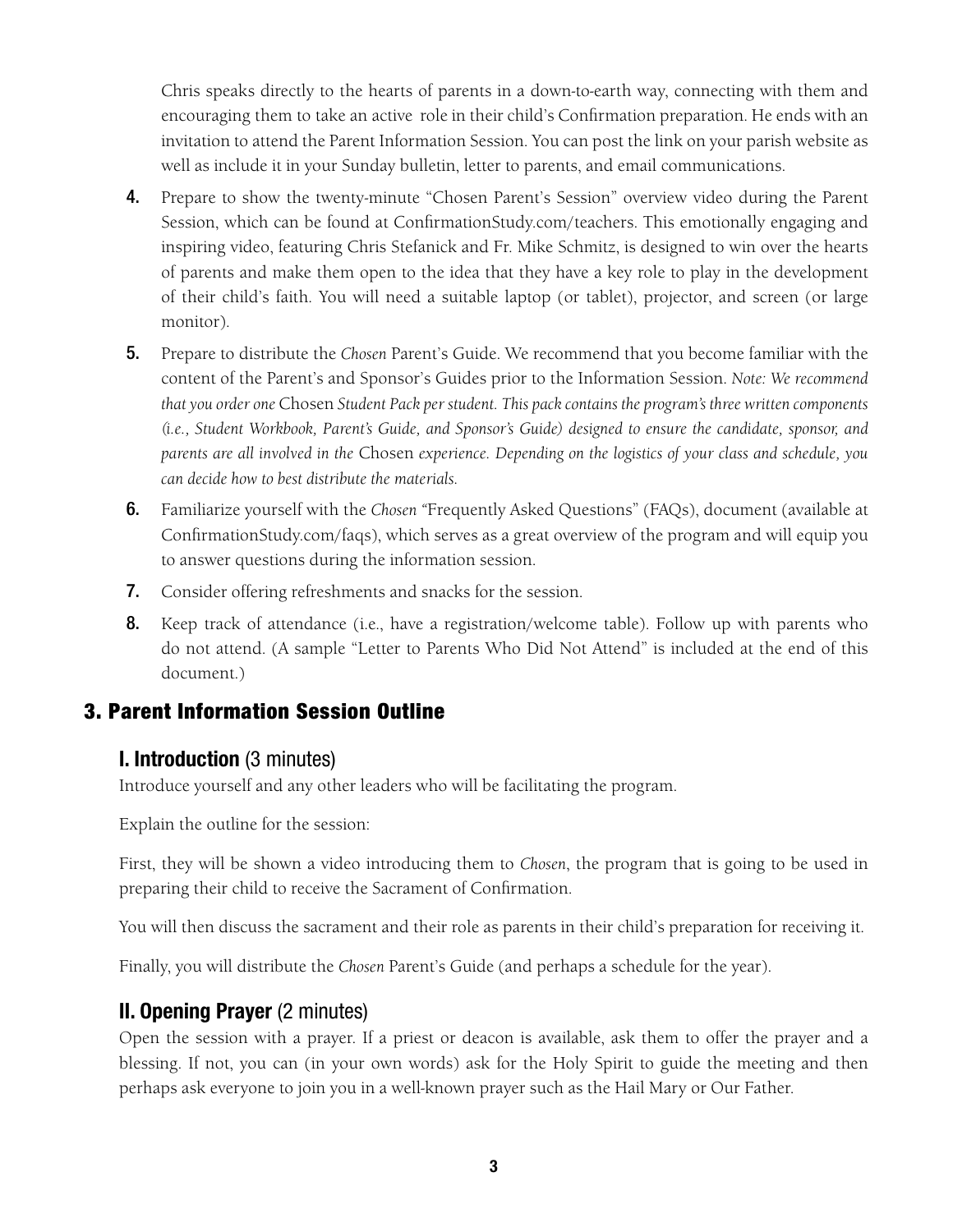# III. Parent Video (20 minutes)

Play the *"Chosen* Parent's Session" — at ConfirmationStudy.com/teachers.

# IV. Explanation of the Sacrament of Confirmation (15 minutes)

*Use the following points as a guide to explaining the sacrament in your own words. You can find additional material in the* Catechism of the Catholic Church *(see CCC 1285-1321), as well as in the Chosen Parent's Guide and in Lesson 14 of the Leader's Guide, "Why have I been Chosen? (Sealed and Sent in Confirmation).*

- Begin by asking for a show of hands of how many people can remember their own confirmations.
- Then ask how many remember the experience as a pivotal moment in their life of faith. (Few will likely remember it this way, but the main point is to get them engaged and thinking about the sacrament.)
- Explain that Confirmation is much more than a rite of passage. The *Catechism of the Catholic Church* lists five effects of this outpouring (see CCC 1303):
	- 1. It affirms our identity as children of God ("divine filiation").
	- 2. It unites us more firmly to Christ.
	- 3. It increases in us the Gifts of the Holy Spirit.
	- 4. It strengthens our bond with the Church.
	- 5. It strengthens us to spread and defend the Faith by our words and actions, to be fearless witnesses to Christ and the power of the cross.
- Explain that Confirmation is in no way intended to be the end of their son or daughter's spiritual formation but rather the beginning of a deeper life in Christ.
- Confirmation is one of the three "Sacraments of Initiation," along with Baptism and the Eucharist.
- Confirmation perfects the graces received at Baptism, empowering us to be followers of the Lord and co-workers for the kingdom (see CCC 1316).
- Unlike the other Sacraments of Initiation, the ordinary minister of Confirmation is the bishop, a successor of the apostles.
- The bishop extends his hands over those to be confirmed, prays over them, and anoints them with holy oil saying, "Be sealed with the Gift of the Holy Spirit." (see CCC1320)
- The word *Christ* means "anointed one." In union with Jesus, the Sacrament of Confirmation makes us anointed ones as well!

# V. Distribute Parent's Guide / Final Instructions (5 minutes)

- Distribute the *Chosen* Parent's Guide.
- Briefly outline the four parts of the Guide:

#### **Part 1: An Introduction to Confirmation**

#### **Part 2:** *Chosen* **Conversation Starters**

*Explain that this part contains a summary of each lesson as well as a few questions to foster conversation.*

#### **Part 3: Top Ten Catholic Questions**

*Encourage parents to skim through—they don't need to read everything, or in order*.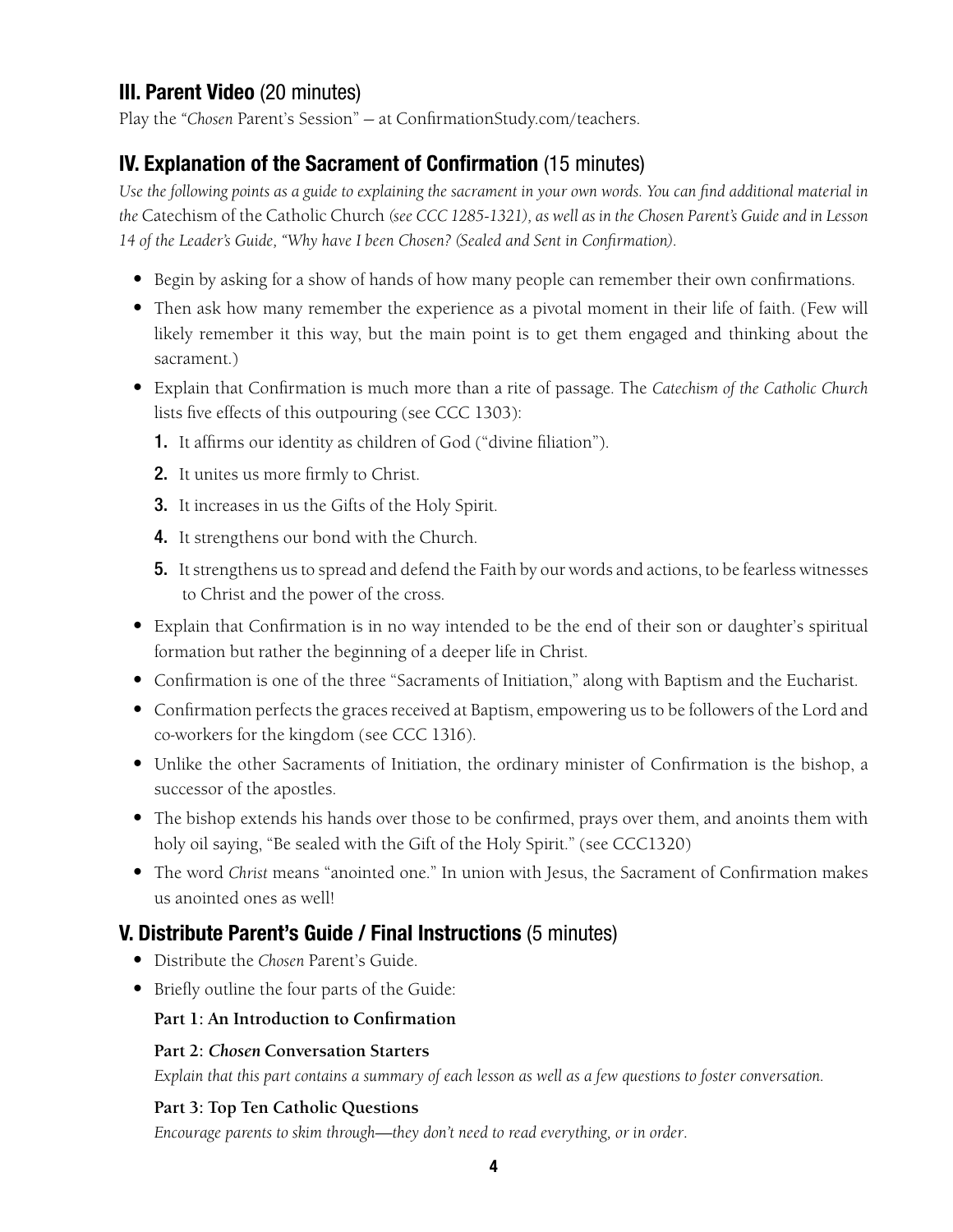#### **Part 4: Additional Resources**

*Point out this features a Catholic Prayers section—in case they may need a refresher!*

- Encourage parents to make a commitment to use the guide and to engage their son or daughter throughout the journey.
- Distribute any additional resources (e.g., schedules) and communicate any logistical details that they will need to know concerning the retreat, rehearsals, etc.
- Ask if they have any questions or comments.
- Assure them that you will be available throughout the program to address any questions or thoughts that they would like to share.

# VI. Closing Prayer (2 minutes)

If a priest or deacon is available, ask him to offer a final prayer and blessing. If not, you can thank God in your own words for this time together and ask for the Holy Spirit to guide and fill all of your hearts as you begin this journey. Consider ending with a well-known prayer like the Hail Mary or Our Father.

# 4. Following the Parent Information Session

- Send a copy of the *Chosen* Parent's Guide, with a letter of explanation, to those parents who did not attend the Information Session. Use the sample "Letter to Parents Who Did Not Attend the Information Session" at the end of this document, or a modified version.
- Encourage those who did not attend to view the "*Chosen* Parent's Session" at ConfirmationStudy. com/teachers.

# 5. Sample Letters

# Invitation Letter to Parents

*To be used to invite parents to the* Chosen *Parent Information Session. We recommend that you print it on the official letterhead of your school, parish, or organization. Please modify as needed.*

#### [Date]

Dear Parents of [*customize to fit your situation, e.g., "our youth ministry," "our Confirmation class," "our tenth grade students", etc.]*

We are introducing an exciting new program called *Chosen: Your Journey Toward Confirmation*. The goal of the program is to offer your child a powerful, life-changing experience as he or she prepares to receive the Sacrament of Confirmation.

It is our hope that *Chosen* will not only offer your child a thorough knowledge and understanding of the Catholic Faith, but will also win over their heart at this critical time in their life. The program has been carefully designed to address and answer your child's fundamental questions about life, and to challenge him or her to embrace a life of faith.

Let's face it—our world is full of distractions and detours that can easily set a young person on the wrong path. Nothing can take the place of a strong faith in God: not friends, money,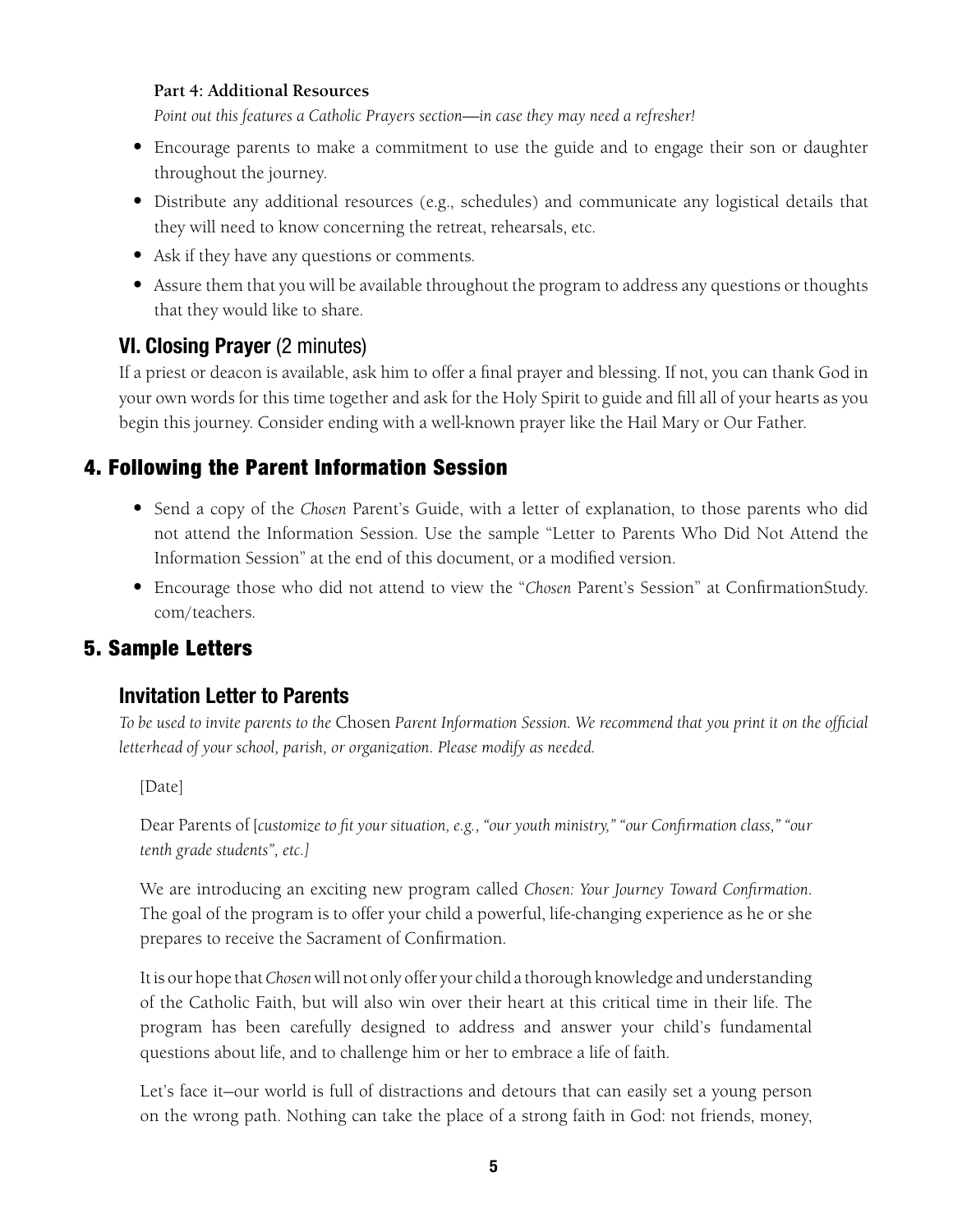or education. It is our faith that gives us our identity and our direction in life. The Church recognizes that you, as parents, are the primary educators of your children in matters of faith and morals—and the *Chosen* program offers you a unique opportunity to join your child as he or she journeys through the Catholic faith.

To learn more about the program and your role in preparing your child for Confirmation, we invite you to attend a Parent Information Session on [*add date/time*] to be held at [*location*]. The meeting will not only inform you about the program, but will also offer you ideas and tools to confidently engage and encourage your child during their preparation.

At the Information Session, you will receive a *Chosen Parent's Guide,* which summarizes the program lesson by lesson, allowing you to follow along and play an active role in your child's faith journey. The guide also provides helpful questions and family applications to foster meaningful conversation at home. We will begin teaching *Chosen* on [*start date*]. We encourage you to follow along in the Parent's Guide.

Finally, we invite you to watch a welcome video to parents from *Chosen's* author, Chris Stefanick, which is available at ConfirmationStudy.com/parents.

Thank you for your time and interest in this important stage of your child's spiritual development. We look forward to seeing you at the Parent Information Session.

Sincerely,

# Letter to Parents Who Did Not Attend the Information Session

*To be sent to parents who were unable to attend the Parent Information Session. If you mail this letter, be sure to include a* Chosen *Parent's Guide.*

[Date]

Dear Parents of [*customize to fit your situation, e.g., "our middle school youth ministry," "our confirmation class," "our eight grade students", etc.]*

We are sorry you were unable to attend the Parent Information Session on [*add date/time*].

The enclosed *Chosen* Parent's Guide will inform you of the exciting new program we are introducing to your child as he or she prepares to receive the Sacrament of Confirmation.

It is our hope that *Chosen* will not only offer your child a thorough knowledge and understanding of the Catholic Faith, but will also win over their heart at this critical time in their life. The program has been carefully designed to address and answer your child's fundamental questions about life, and to challenge him or her to embrace a life of faith.

Let's face it—our world is full of distractions and detours that can easily set a young person on the wrong path. Nothing can take the place of a strong faith in God: not friends, money, or education. It is our faith that gives us our identity and our direction in life. The Church recognizes that you, as parents, are the primary educators of your children in matters of faith